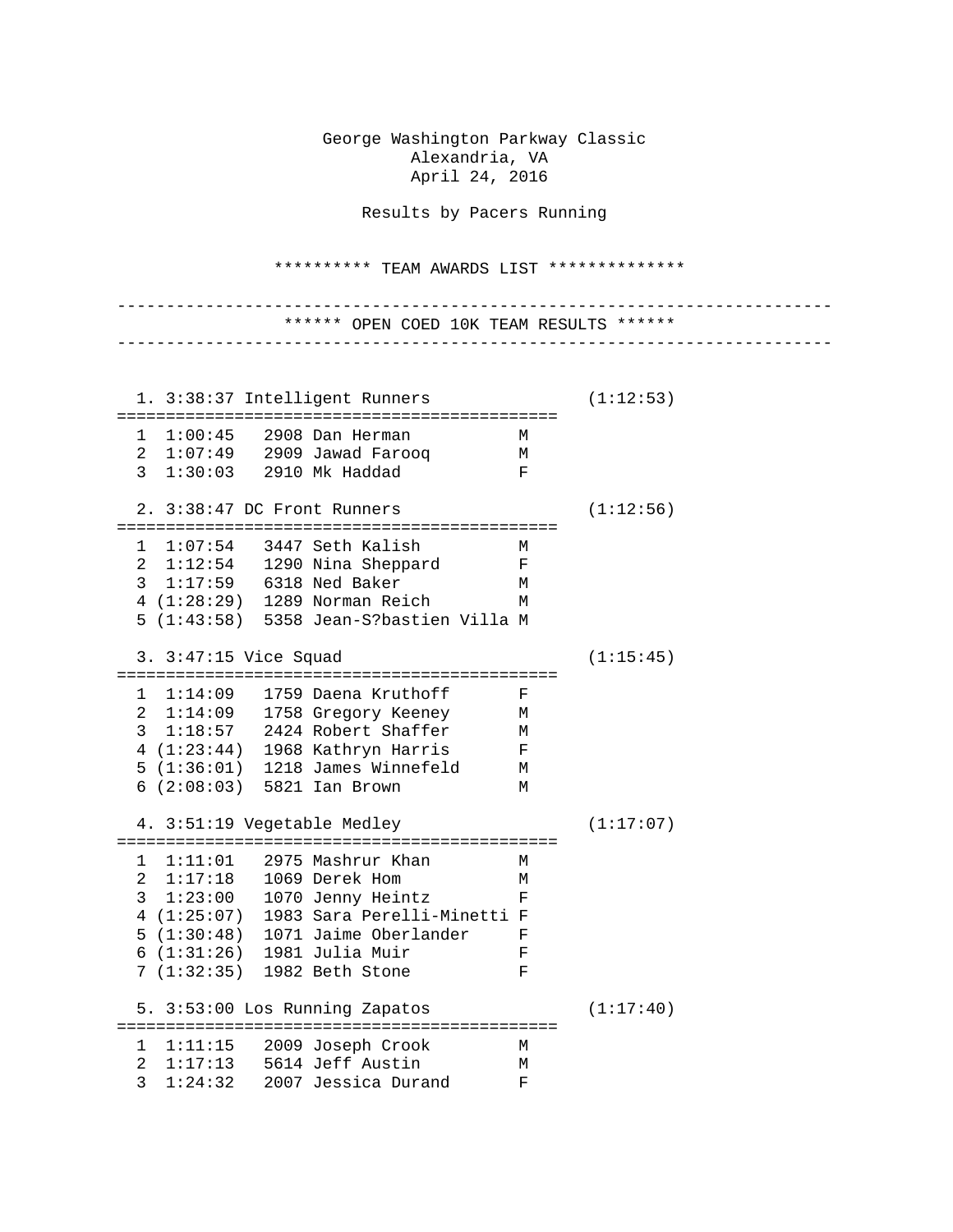6. 3:53:18 FCC Runners (1:17:46) ============================================= 1 1:15:45 2212 Sean Conway M<br>2 1:17:09 2211 Brooke Padgett F 2 1:17:09 2211 Brooke Padgett F 3 1:20:24 2532 Roger Sherman M  $4(1:20:57)$  2531 Jeffrey Cohen 5 (1:27:12) 5195 Christopher Koves M 7. 3:59:06 Bananas (1:19:42) ============================================= 1 1:17:41 6336 Kaitlyn Smith F 2 1:19:00 2832 Benjamin Garcia M 3 1:22:25 3535 Jon Zubiller 4 (1:32:17) 5971 Neil Smith M 5 (1:33:00) 1921 Shelley Kuhlmann F 6 (1:33:08) 1919 Heather Rosenberger F 7 (1:42:55) 1920 Brian Rosenberger M 8. 3:59:59 GWWEMBA (1:20:00) ============================================= 1 1:16:22 2523 Thomas Larson M 2 1:21:43 2525 Denita Takemoto F 3 1:21:54 4171 Uzzal Dewan M<br>4 (1:35:50) 1613 Payman Habib M 4 (1:35:50) 1613 Payman Habib M 5 (1:38:24) 564 Keith Mitchell 6 (2:11:12) 2520 Martine Kusiak F 9. 4:00:52 P-Row :-) (1:20:18) ============================================= 1 1:10:23 5779 Karthik Krothapalli M 2 1:22:15 597 Queta Perry F 3 1:28:14 1999 Ramzi Shuhaibar M 4 (1:35:03) 5126 Sonya Mazumdar F 5 (1:51:15) 542 John Michals M 6 (1:58:53) 590 Robin Bourdeau F 7 (1:58:53) 541 Hannah Greenlick-Michals F 10. 4:01:25 Amman Running Reunion (1:20:29) ============================================= 1 1:15:35 2875 Patrick McCurry M 2 1:22:04 2861 Jarrod Wickline M 3 1:23:46 2859 Catherine Miller-Little F 11. 4:02:21 Kingstowne Striders (1:20:47) ============================================= 1 1:08:39 1208 Charles Jordan M 2 1:17:39 1182 Ralph Sandfry M 3 1:36:03 2284 Daphne Magnuson F 12. 4:03:33 RUN DMC (1:21:11) ============================================= 1 1:07:25 1428 Chris Lecompte M 2 1:18:31 1606 Mike Boggs<br>3 1:37:37 1607 Lisa Boggs F  $3\quad 1:37:37$   $1607$  Lisa Boggs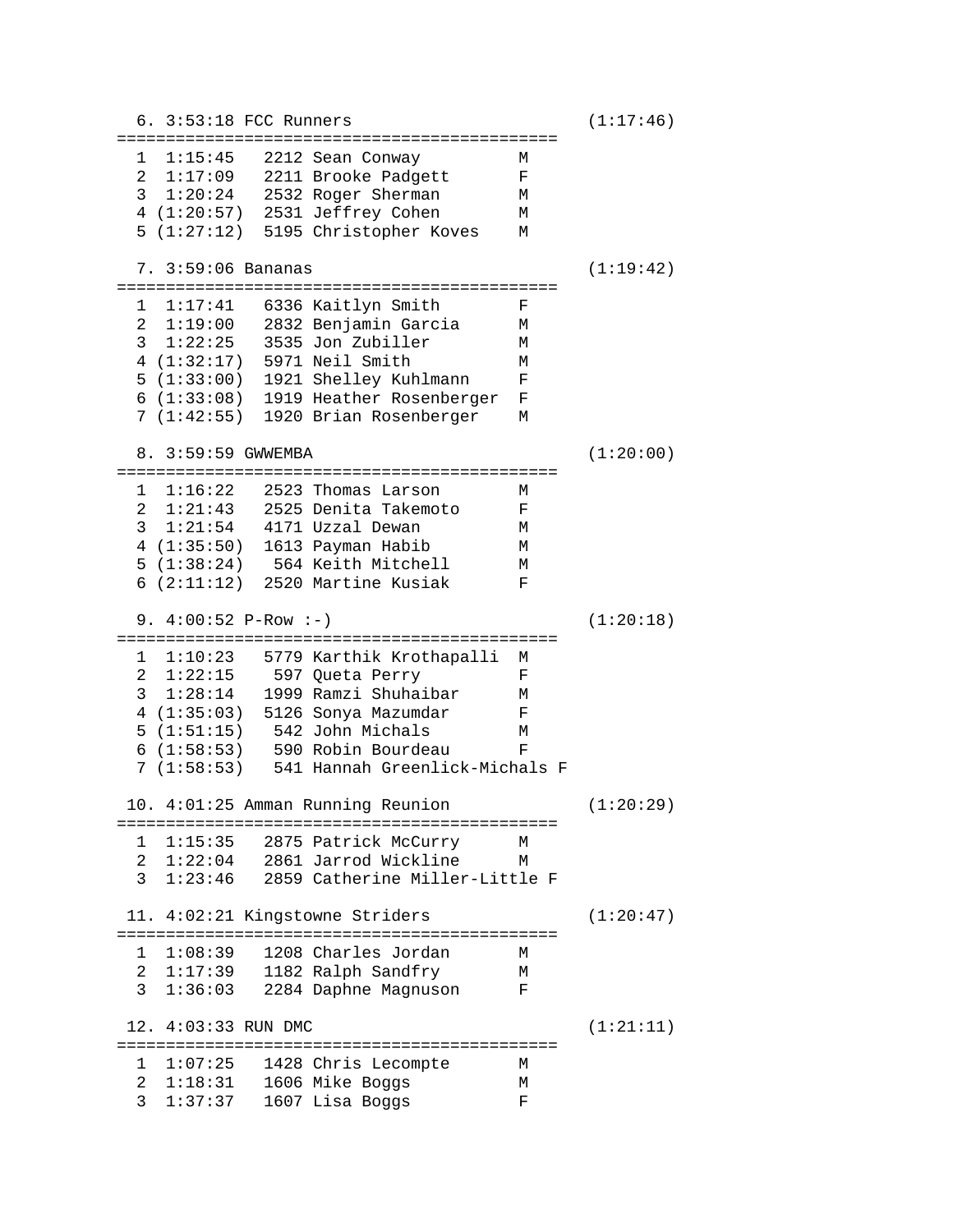13. 4:04:46 Bureaucrats and a Hired Gun (1:21:36) ============================================= 1 1:18:40 2668 Daniel Lawver M 2 1:21:45 2049 Dmitry Slavin M 3 1:24:21 2669 Wendy Zupac F 4 (2:13:07) 4059 Sonia McNeil F 14. 4:06:38 OI Runners (1:22:13) ============================================= 1 1:14:20 2451 Eric Thomton M 2 1:19:42 2919 Jake Young M 3 1:32:36 5665 Meagan Roper F<br>4 (1:38:42) 5677 Jeff Seggi M 4 (1:38:42) 5677 Jeff Seggi M<br>5 (1:42:00) 6201 Kelli Nilan F 5 (1:42:00) 6201 Kelli Nilan F 6 (1:45:48) 6200 Michael Vazquez M 7 (1:52:32) 5675 Amy Lewin F 15. 4:10:00 OMM (1:23:20) ============================================= 1 1:19:01 3450 David Roberts M 2 1:25:04 3217 Sara Zdeb F<br>3 1:25:55 3451 Evan Schlom M 3 1:25:55 3451 Evan Schlom M 4 (1:27:38) 179 Lindsey Freeman F 5 (1:28:42) 778 Edward Hassi M 6 (1:37:26) 779 Catherine Hassi F 7 (1:44:02) 3452 Courtney Dyer F 16. 4:14:13 Maple Syrup (1:24:45) ============================================= 1 1:14:02 1240 Noel Cruse M<br>2 1:16:32 4351 Myles Surrett M 2 1:16:32 4351 Myles Surrett M 3 1:43:39 4348 Becky Harlan F 17. 4:17:02 Spring Chicken Runners (1:25:41) ============================================= 1 1:22:43 3645 Alison Beyrle F 2 1:25:50 2722 Bryan Batchelor M 3 1:28:29 3416 Berber Kramer F 4 (1:50:54) 2744 Alexandra Grizas F 18. 4:20:03 FT and the Funky Bunch (1:26:41) ============================================= 1 1:12:16 3298 Alex Yokel M 2 1:23:37 3299 Elizabeth Pierpoint F 3 1:44:10 3302 Erika Correll F 19. 4:22:16 miles4mimosas (1:27:26) ============================================= 1 1:26:11 2864 Andrew Villagran M 2 1:26:17 2856 Anais Jojic F 3 1:29:48 2862 Monique Cipolla F 4 (1:39:02) 2855 Jenny Chung F 5 (1:39:54) 2857 Challee Blackwelder F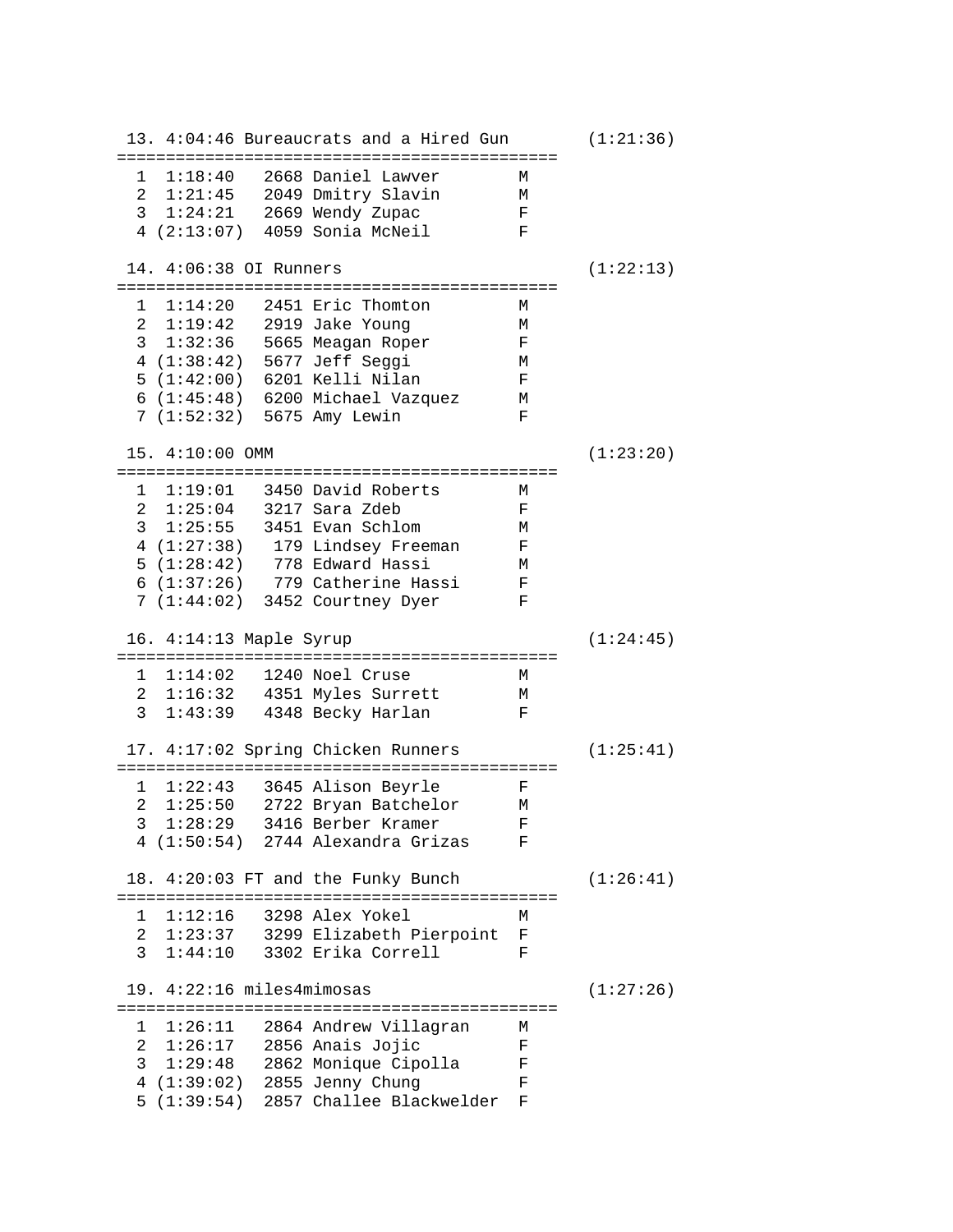6 (1:48:36) 2860 Mathew Cipolla M 7 (1:50:44) 2858 Kristen Crowder F 20. 4:24:58 Take It Easy (1:28:20) ============================================= 1 1:26:09 1814 Sergio Loza M<br>2 1:29:24 1836 Michael Recine M 2 1:29:24 1836 Michael Recine M 3 1:29:25 1837 Amanda Miller F 4 (1:40:06) 1532 Justine Yu F 5 (1:40:54) 1533 Christina Kangelaris F 21. 4:25:00 AEM (1:28:20) ============================================= 1 1:16:42 983 Mark Blevins M 2 1:19:36 996 David Grenkevich M 3 1:48:42 993 Beth Caron F 22. 4:25:49 DC Badgers n Friends (1:28:37) ============================================= 1 1:28:26 2603 Arielle Angerthal F 2 1:28:33 1945 Brittney Stretsbery F 3 1:28:50 3279 Jacob Miller M<br>4 (1:29:25) 2602 Kris Angerthal F 4 (1:29:25) 2602 Kris Angerthal F 5 (1:32:28) 333 Ross Kory M 6 (1:38:46) 674 Julia Kolberg F 7 (1:41:19) 2620 Lauren Hartel F 23. 4:25:51 Wet Hot American Runners (1:28:37) ============================================= 1 1:24:45 5623 Jessica Sheingold F<br>2 1:29:48 5700 Laura Freeman F 2 1:29:48 5700 Laura Freeman F 3 1:31:18 5335 James Freeman M 4 (1:41:41) 3148 Neil Hultberg M 5 (1:41:41) 3146 Olivia Hultberg F 24. 4:27:36 L2Runners (1:29:12) ============================================= 1 1:11:22 4412 Lon Krall M<br>2 1:31:51 1601 Francis Luong M 2 1:31:51 1601 Francis Luong M<br>3 1:44:23 4404 Lana Krall F 3 1:44:23 4404 Lana Krall F 25. 4:30:37 George Mason Pkwy Crew (1:30:13) ============================================= 1 1:14:51 2887 Chris Kauffman M 2 1:23:07 3418 Thomas Latoza M 3 1:52:39 2886 Carlotta Domeniconi F 26. 4:31:06 USAID and Friends (1:30:22) ============================================= 1 1:17:34 4137 Joshua Rosenfeld M 2 1:30:42 3350 Mandy Paust F 3 1:42:50 784 Reden Sagana M 4 (1:42:56) 3351 Elise Egan F 5 (1:58:40) 2554 Venera Barsaku F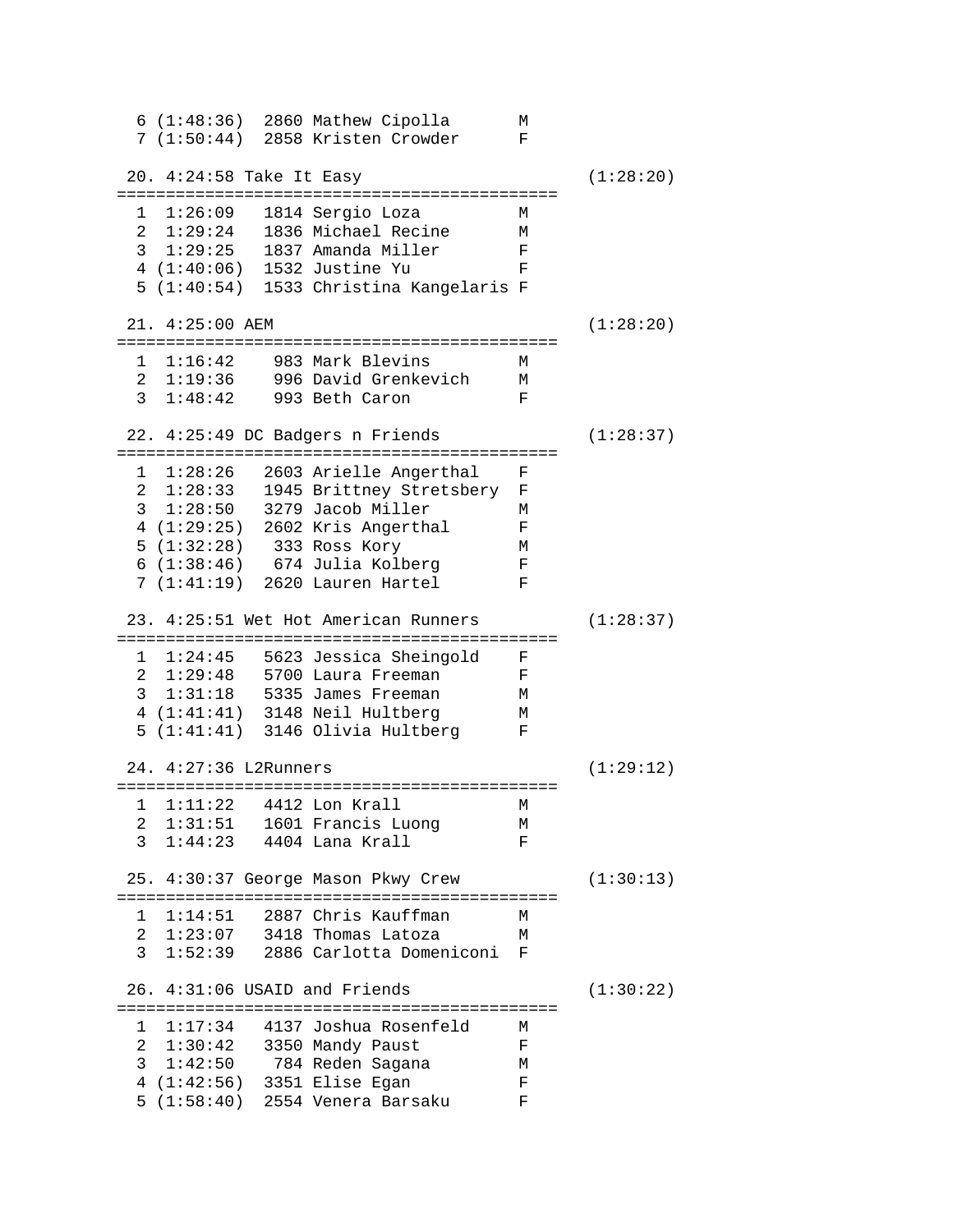27. 4:31:27 Arlington Thrive (1:30:29) ============================================= 1 1:25:54 154 Michelle Maynard F 2 1:27:34 2551 John Underwood M 3 1:37:59 2481 Ryan Sears<br>4 (1:38:44) 2753 Jill Barker F 4 (1:38:44) 2753 Jill Barker F<br>5 (1:39:09) 125 Sherean Miller F 5 (1:39:09) 125 Sherean Miller F<br>6 (1:39:14) 2484 Blair Moorhead F 6 (1:39:14) 2484 Blair Moorhead F 7 (1:42:55) 863 Brendan Walsh M 28. 4:32:26 Dump the Trump (1:30:49) ============================================= 1 1:21:25 1878 Wesley Singer M 2 1:29:47 1870 David Petersen M 3 1:41:14 1872 Stephanie Petersen F 29. 4:32:47 Gs Gazelles (1:30:56) ============================================= 1 1:10:32 665 Andrew Tracey M 2 1:39:28 667 Tobin Tracey M 3 1:42:47 668 Stephanie Jeannette F 4 (1:44:45) 670 Ryan Jeannette M 5 (1:49:55) 669 Andrea Tracey F 30. 4:34:06 Axiologic (1:31:22) ============================================= 1 1:25:09 1805 Michael Chavira M 2 1:31:29 1609 Nathaniel Barrett M 3 1:37:28 3317 Kareen Shelton F 31. 4:34:45 Peace Corps EMA (1:31:35) =============================================  $1 \quad 1:22:47$  3498 Douglas Knight 2 1:35:17 3503 Aaron Butler M 3 1:36:41 3501 Keri Lowry F 4 (1:37:13) 3502 Russell Evans M 5 (1:50:31) 3499 Meewa Mull F 6 (1:50:47) 3500 Kristin Besch F 32. 4:37:42 Boomtastic (1:32:34) ============================================= 1 1:18:21 5883 Gabrielle Gonzales F 2 1:30:26 3738 Aaron Gow 3 1:48:55 5487 Nicholle Gousie F 33. 4:38:44 MVLRC (1:32:55) ============================================= 1 1:30:53 6278 Alice Ashe F<br>2 1:30:53 6427 Kristen Stump F 2 1:30:53 6427 Kristen Stump 3 1:36:58 2171 Norman Demeule M 34. 4:39:22 Blazing Bison (1:33:08)

=============================================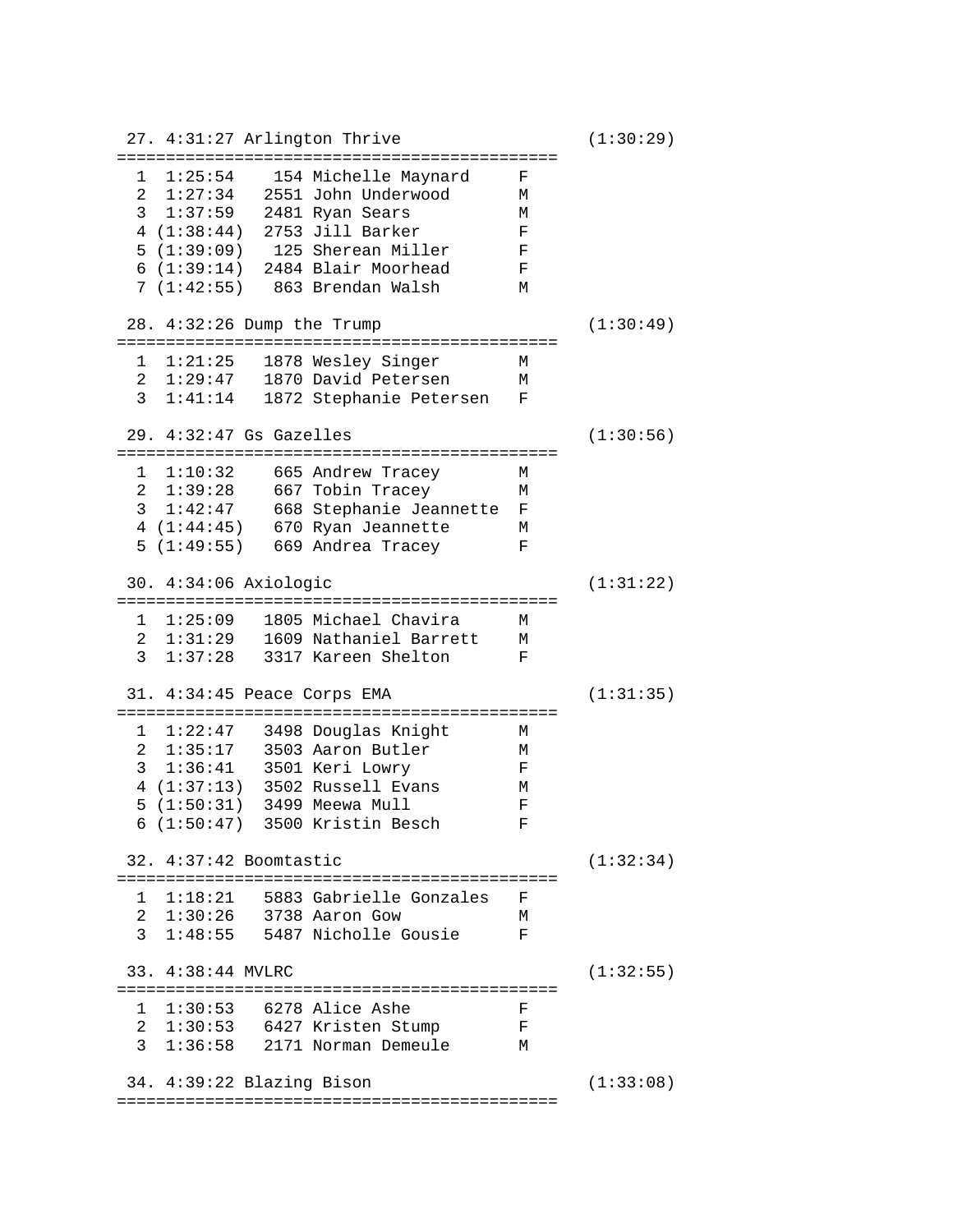1 1:13:22 5682 Jessica Bates F 2 1:30:00 4052 Bradley Krueger 3 1:56:00 5683 John Bates M 4 (2:01:36) 5680 Simone Monteleone F 35. 4:42:29 Race Invaders H3 (1:34:10) ============================================= 1 1:13:28 4138 Cole Christian M 2 1:41:07 5163 Erik Smith M<br>3 1:47:54 5162 Rachel Atkinson F 3 1:47:54 5162 Rachel Atkinson F 4 (1:48:05) 4371 Stacey Merola F 5 (1:48:22) 3742 Laurel Lieb F  $6$   $(2:07:58)$   $6110$  Nicole Bransome 36. 4:45:14 RWB (1:35:05) ============================================= 1 1:24:59 330 Michael Lynch M 2 1:38:39 131 Kathryn Jackson F 3 1:41:36 2038 Andrew Bechhoefer M 4 (1:47:50) 1384 Martha Bolt F 5 (2:21:25) 2050 Keri Burleson F 37. 4:45:17 Fast as Schmidt (1:35:06) ============================================= 1 1:33:27 3962 Jeanine Rossi F 2 1:35:54 3964 Sarah Schmidt F<br>3 1:35:56 3959 Matthew Schmidt M 3 1:35:56 3959 Matthew Schmidt 38. 4:47:11 Running4Brett (1:35:44) ============================================= 1 1:14:41 1742 Kevin Patterson M 2 1:46:15 3922 Layton McCann F 3 1:46:15 3903 Maria Wojciechowski F 4 (1:46:26) 1190 Jennifer Landers F 5 (1:46:27) 2715 Kaycee Glavich F 6 (1:52:25) 3920 Laurie Thurber F 7 (1:57:16) 6610 Brittany Gravatt F 39. 4:48:18 Reggae Runners (1:36:06) ============================================= 1 1:33:57 1341 Elliott Stanley M<br>2 1:35:23 1340 Neil Stanley M 2 1:35:23 1340 Neil Stanley M<br>3 1:38:58 1343 Sonia Bacchus F 3 1:38:58 1343 Sonia Bacchus F 40. 4:50:11 Balanced Legal (1:36:44) ============================================= 1 1:29:34 602 Richard Krumenacker M 2 1:33:09 603 Thomas Eisenstatt M 3 1:47:28 604 Rachel Eisenstatt F 41. 4:57:19 Dream Team (1:39:07) ============================================= 1 1:27:31 1911 Luis De Niz Garcia M 2 1:40:09 4316 Junghwan Shin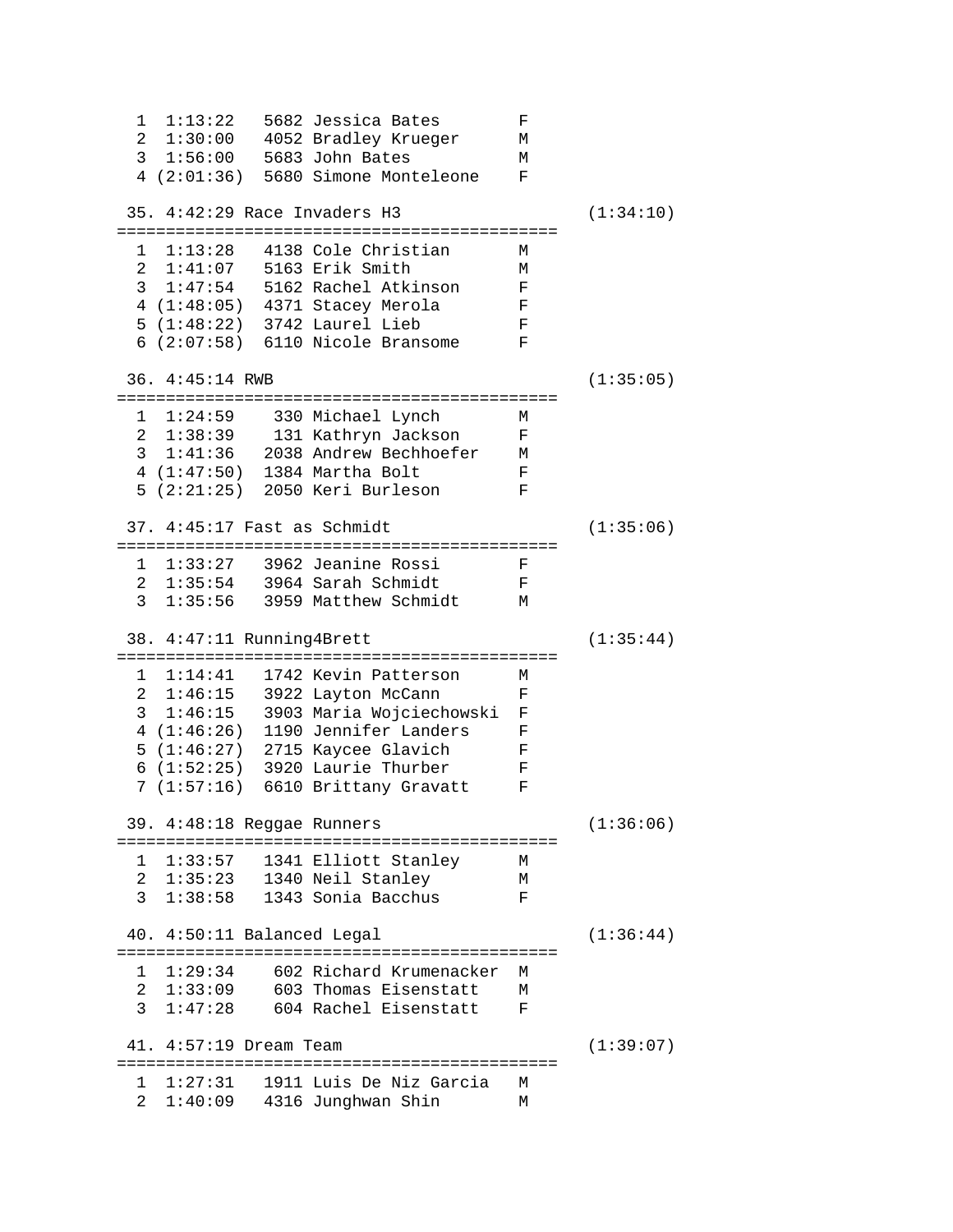3 1:49:39 1908 Jennifer Schwark F 42. 5:02:03 Whimsy Warriors (1:40:41) ============================================= 1 1:30:53 5703 George Bott M 2 1:45:35 122 Shannon Peshkopia F 3 1:45:35 5702 Michael Demonaco M 43. 5:05:28 AUI (1:41:50) ============================================= 1 1:36:07 6226 Andreas Galliker M<br>2 1:44:40 5637 Andrew Mokey M 2 1:44:40 5637 Andrew Mokey M 3 1:44:41 5638 Maris Mokey F 4 (1:48:17) 4125 Kathia Reindl F 44. 5:07:36 Flying Herrons (1:42:32) ============================================= 1 1:33:12 5170 Erik Herron M<br>2 1:46:58 5167 Carter Herron M 2 1:46:58 5167 Carter Herron M 3 1:47:26 5166 Lea Herron 45. 5:08:46 Book of Legsodus (1:42:56) ============================================= 1 1:25:17 5580 Shi Chung M 2 1:48:41 5893 Heather Lee 3 1:54:48 6388 Rex Marcelino M 46. 5:11:04 Trottin Oxen (1:43:42) ============================================= 1 1:37:28 1436 Jennifer Miller F 2 1:46:35 1621 Pamela Renninger F 3 1:47:01 1626 Michael Garcia 47. 5:11:19 22308 (1:43:47) ============================================= 1 1:36:29 1080 Barry Hutchison M<br>2 1:45:19 637 Rolando Diaz M 2 1:45:19 637 Rolando Diaz M 3 1:49:31 3734 Kathleen Dean F 48. 5:14:40 Rocklands Racers (1:44:54) ============================================= 1 1:34:38 5156 John Snedden 2 1:44:13 5158 Joel Vicente M 3 1:55:49 5161 Jackie Lopez F 49. 5:19:06 Quitsa Striders (1:46:22) ============================================= 1 1:45:19 1590 Anthony Kimi M<br>2 1:45:19 1589 Alicia Kimi F 2 1:45:19 1589 Alicia Kimi F 3 1:48:28 922 Dave Knight M 50. 5:21:12 4Runners1Baby (1:47:04) ============================================= 1 1:31:57 5338 Lindsay Raspanti F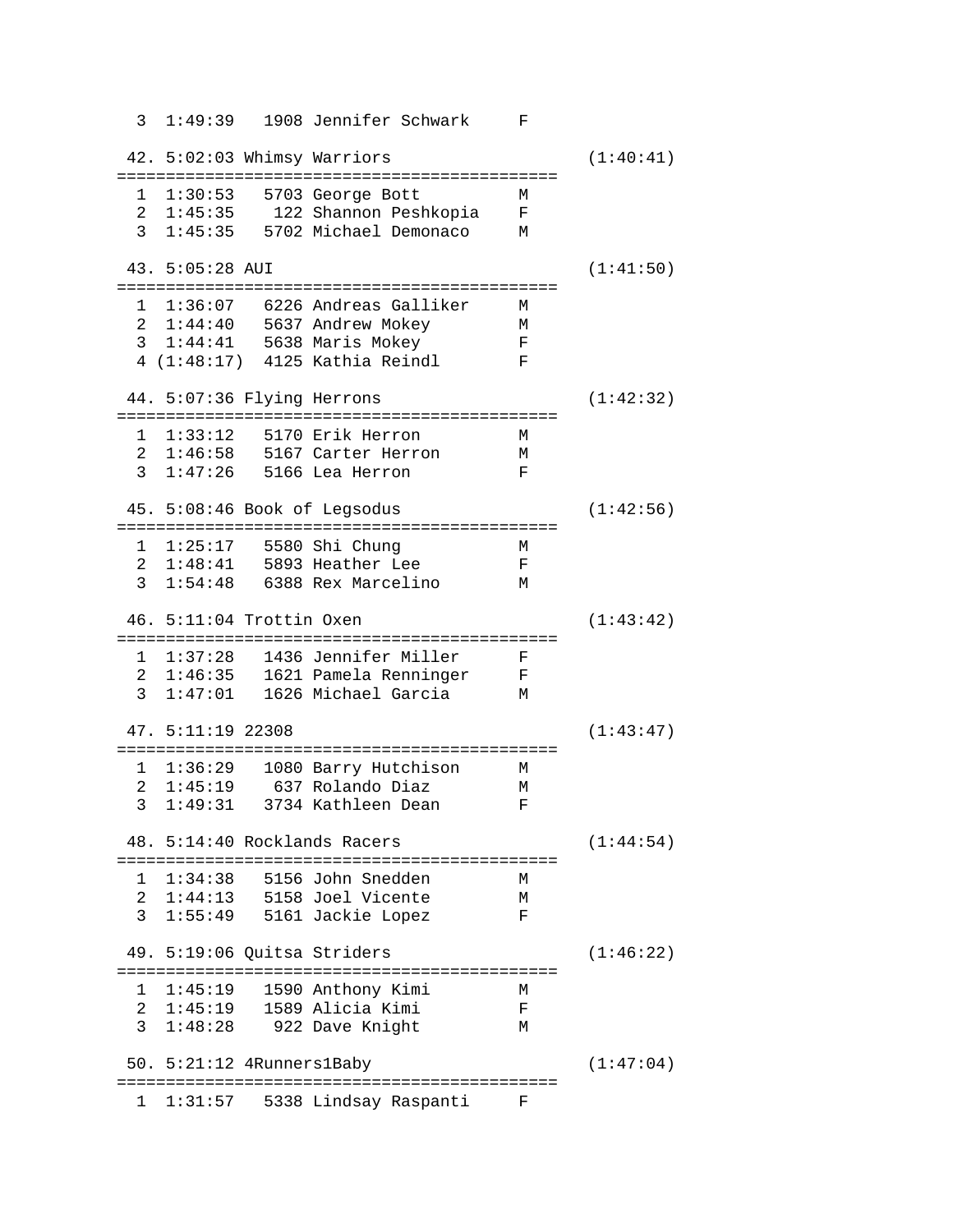2 1:45:08 5339 Greg Raspanti M 3 2:04:07 5337 Elizabeth Raspanti F 51. 5:22:59 Superpowers (1:47:40) ============================================= 1 1:33:52 6360 Angelina Powers F<br>2 1:48:57 6357 Matthew Gulino M 2 1:48:57 6357 Matthew Gulino 3 2:00:10 6354 Daniel Gulino M 4 (2:01:03) 6355 Claire Gulino F 5 (2:01:03) 2363 Bruce Soyars M 6 (2:01:05) 5973 Maureen Soyars F 52. 5:30:46 Agape (1:50:16) ============================================= 1 1:38:30 8130 Elmer Guzman 2 1:56:07 581 Melvin Perez M 3 1:56:09 8129 Emily Guzman F 53. 5:36:58 Germane Systems (1:52:20) ============================================= 1 1:38:24 1749 Victor Herrera M<br>2 1:59:11 5390 Susan Philips F 2 1:59:11 5390 Susan Philips<br>3 1:59:23 1748 Talia Herrera F 3 1:59:23 1748 Talia Herrera F 54. 5:50:12 Brambleton Bluebirds (1:56:44) ============================================= 1 1:52:24 1776 Sandy Ouano F 2 1:53:31 1537 Jay Chin M<br>3 2:04:17 212 Shelley Grandy F 212 Shelley Grandy F<br>1555 Randy Hayes M 4 (2:04:27) 1555 Randy Hayes M 5 (2:06:04) 1777 Paula Schantz F 6 (2:21:50) 1778 Diane Hooten F 55. 5:50:54 Hampton Roaders (1:56:58) ============================================= 1 1:43:54 1685 Olivia Walch F 2 1:43:54 1686 Mark Walch M<br>3 2:23:06 1687 Sharon Walch F 3 2:23:06 1687 Sharon Walch 56. 6:03:56 Holman Racers (2:01:19) ============================================= 1 2:01:15 1820 Jennifer Zaborney F 2 2:01:20 1819 Mark Holman M 3 2:01:21 1821 Sarah Langan F 57. 7:04:15 For the Fun of it (2:21:25) ============================================= 1 1:49:13 1058 Caroline Topolinski F 2 2:37:31 399 Jonathan Ball M 3 2:37:31 1060 Elizabeth Gartzke F

-------------------------------------------------------------------------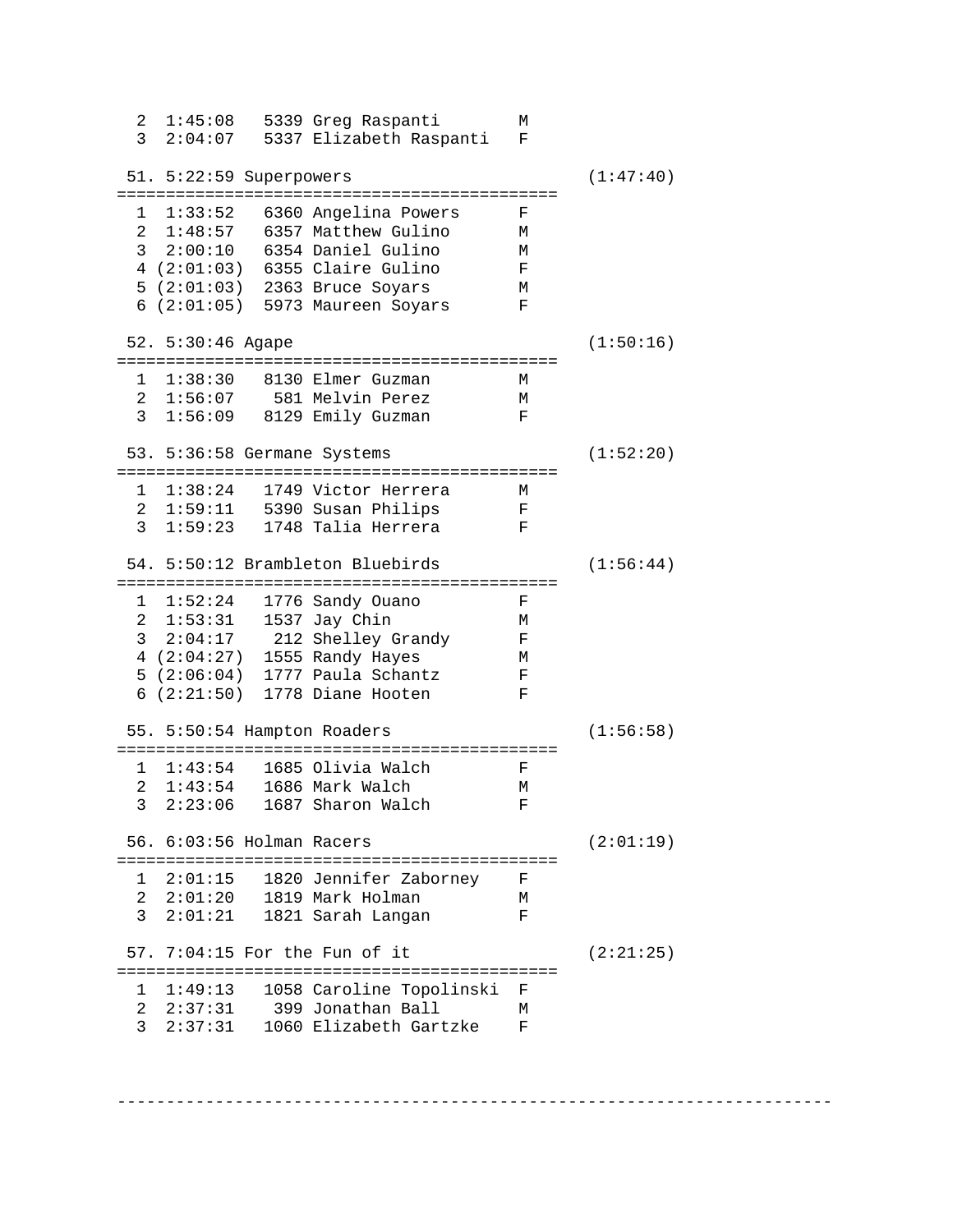## \*\*\*\*\*\* OPEN ALL MALE 10K TEAM RESULTS \*\*\*\*\*\* -------------------------------------------------------------------------

 1. 3:36:30 Port City Brewing Co (1:12:10) ============================================= 1 1:07:48 1797 Chris Van Orden M 2 1:12:36 5151 John Clime M 3 1:16:06 5152 Matt Berens 2. 3:50:01 black and tan (1:16:41) ============================================= 1 1:09:34 396 Nicolas Lecoq M 2 1:13:36 4056 Germain Legraverend M 3 1:26:51 939 Robert Fiolek M 3. 4:26:38 CircleBack (1:28:53) ============================================= 1 1:12:42 1009 Fabrice Guillaume M 2 1:29:19 1007 Manoj Ramnani M 3 1:44:37 1008 Patrick Zearfoss M

------------------------------------------------------------------------- \*\*\*\*\*\* OPEN ALL FEMALE 10K TEAM RESULTS \*\*\*\*\*\* -------------------------------------------------------------------------

 1. 4:00:21 Oiselle Team (1:20:07) ============================================= 1 1:19:12 5505 Stephanie Dyer F 2 1:20:18 944 Meghan Maloney F 3 1:20:51 6326 Emily Ochsenschlager F 4 (1:21:29) 2781 Leeanne Sciolto F 5 (1:24:01) 1178 Colleen Gallagher F 6 (1:28:28) 2943 Amanda Eberly F 7 (1:28:37) 2894 Annie Hughes F 2. 4:13:11 Lezprechaun (1:24:24) ============================================= 1 1:16:41 2946 Ashley Mullins F<br>2 1:23:30 2947 Sabrena Yedo F 2 1:23:30 2947 Sabrena Yedo F 3 1:33:00 2948 Kelsey Barklund F 3. 4:14:39 Here we come Alex (1:24:53) ============================================= 1 1:10:06 2062 Katie Chandler F<br>2 1:29:10 2063 Amanda Cintron F 2 1:29:10 2063 Amanda Cintron F<br>3 1:35:23 1544 Jessica Kilday F 3 1:35:23 1544 Jessica Kilday F 4. 4:15:42 Tipsy Elves (1:25:14) ============================================= 1 1:22:10 3509 Alyson Hatchett F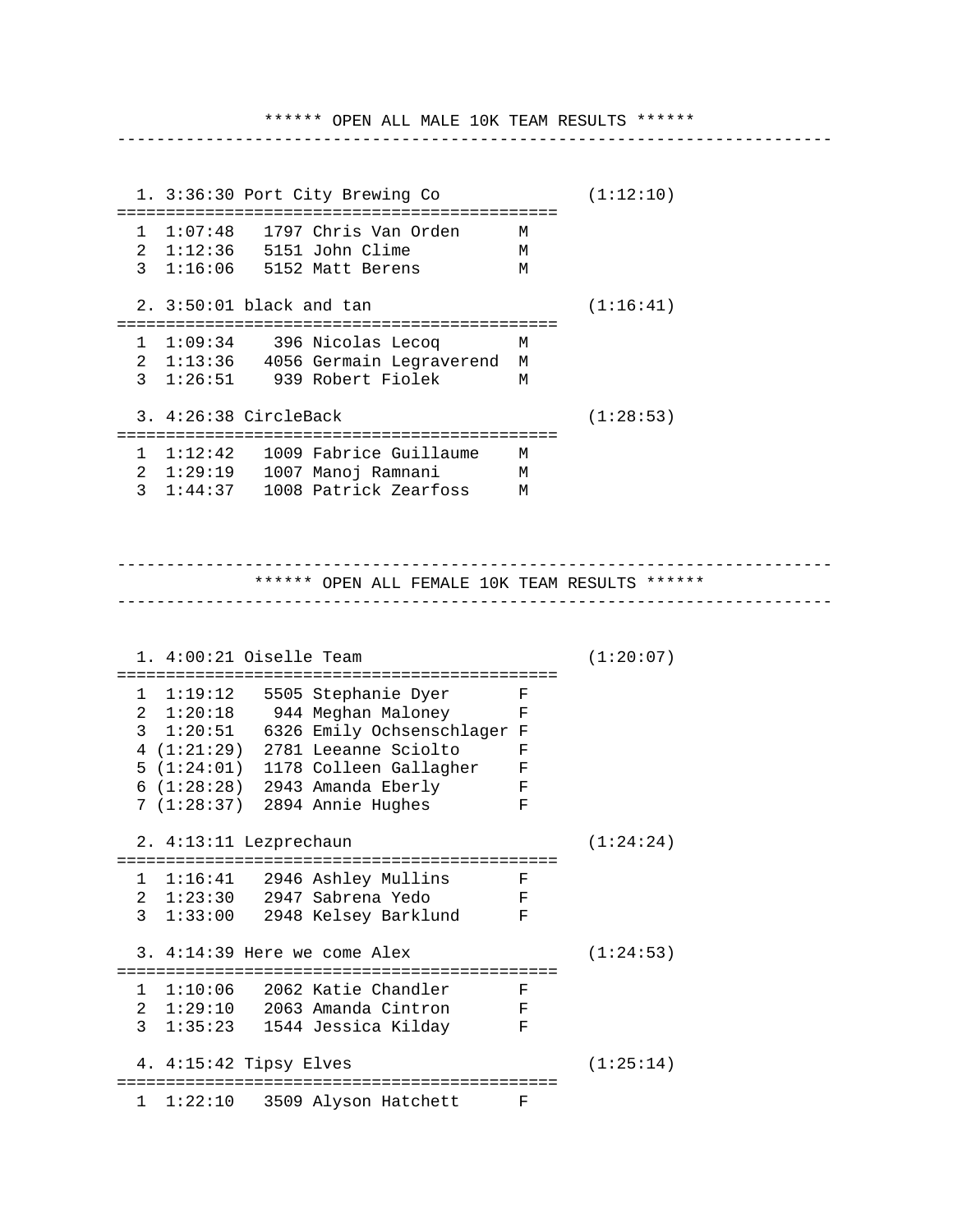2 1:22:10 3511 Jenna Balkus Biancucci F 3 1:31:22 3510 Tyler Khoury F 5. 4:27:18 Running Solow (1:29:06) ============================================= 1 1:24:16 6308 Elisabeth Jacobs F<br>2 1:25:59 6305 Bridget Ansel F 2 1:25:59 6305 Bridget Ansel F<br>3 1:37:03 6309 Korin Davis F 3 1:37:03 6309 Korin Davis<br>4 (1:38:33) 6307 Carmen Ye F 4 (1:38:33) 6307 Carmen Ye F 5 (1:38:37) 6310 Erica Handloff F 6. 4:35:35 Core 4 (1:31:52) ============================================= 1 1:24:29 3026 Caroline Davidson-Hood F 2 1:33:50 1250 Jessica Margarit F 3 1:37:16 3029 Anna Shin F 4 (1:41:49) 2290 Brittany Hathorne F 7. 4:36:05 OV Growth Mindsetters (1:32:02) ============================================= 1 1:28:33 2036 Karen Perigard F<br>2 1:33:45 2034 Megan MacLean F 2 1:33:45 2034 Megan MacLean F<br>3 1:33:47 2035 Alyson Eaglen F 3 1:33:47 2035 Alyson Eaglen F 4 (1:53:16) 274 Bonnie Glazewski F 8. 4:43:24 Tovarishi (1:34:28) ============================================= 1 1:28:47 3269 Susan Seutter F 2 1:32:23 3271 Julie De Carvalho F 3 1:42:14 3265 Genie Lomize F 9. 5:02:14 Cluck Cluck Club (1:40:45) ============================================= 1 1:40:13 4037 Amanda Bassow F 2 1:40:52 4034 Heather Edelman F 3 1:41:09 4035 Kelly Jones F 4 (1:41:09) 4036 Kristine Enderle F 10. 5:27:48 Babes on the Run (1:49:16) ============================================= 1 1:48:24 910 Jennifer Maceda F<br>2 1:48:30 4216 Bachel Brady F 2 1:48:30 4216 Rachel Brady F 3 1:50:54 4215 Deirdre Henkle F 11. 5:28:14 We Run DC (1:49:25) ============================================= 1 1:37:41 3685 Megan Farrell F 2 1:49:10 1951 B Callan Nagle F<br>3 2:01:23 1953 Maria Loughlin F 3 2:01:23 1953 Maria Loughlin 12. 5:33:18 USPHS Athletics (1:51:06) ============================================= 1 1:51:02 3505 Melissa Kim F<br>2 1:51:08 3472 Frin Kincaid F 2 1:51:08 3472 Erin Kincaid F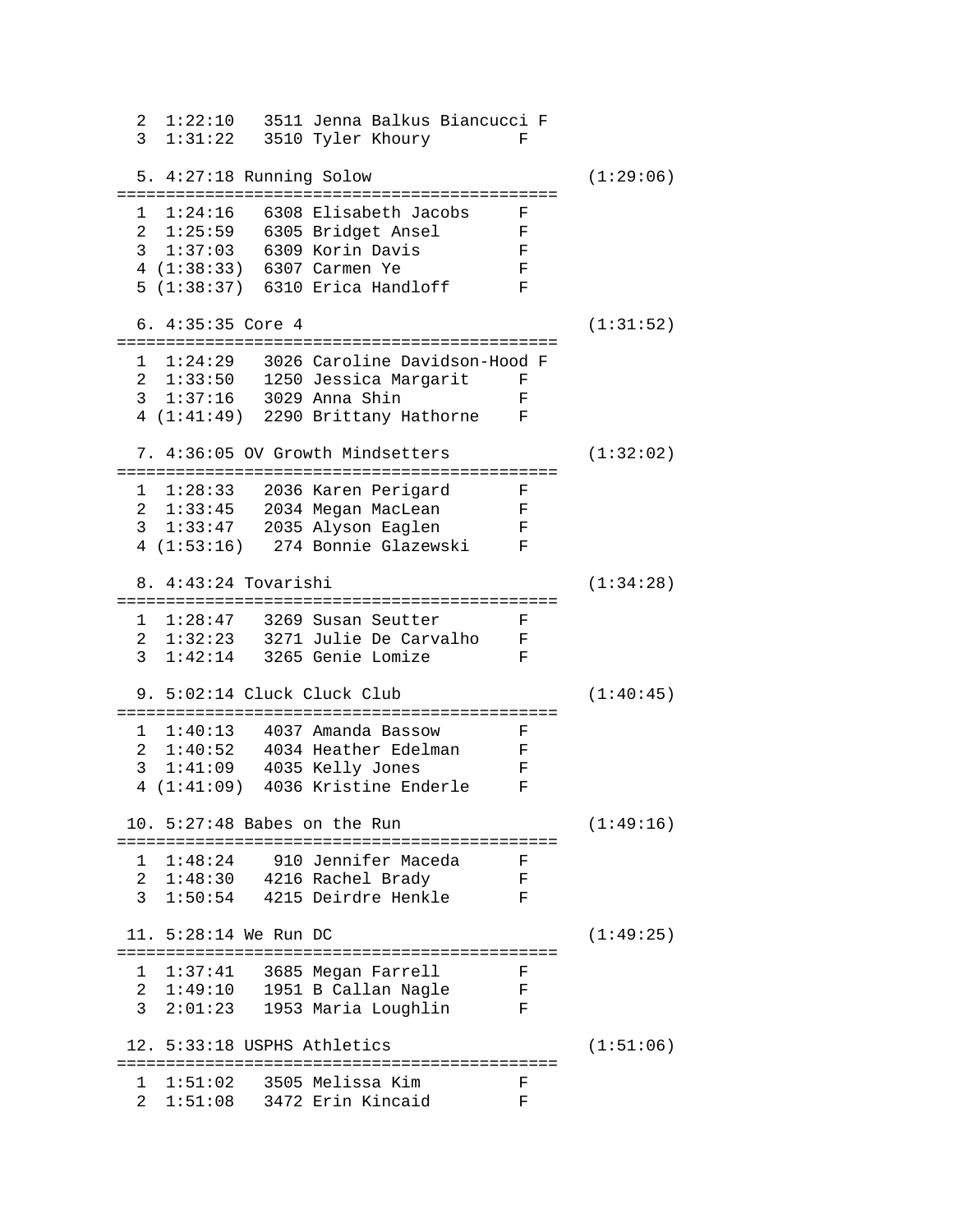3 1:51:08 3504 Katie Watson F 4 (1:58:56) 2360 Latonia Ford F 13. 5:37:45 How You Doin (1:52:35) ============================================= 1 1:39:53 2793 Kristen Trumpler F 2 1:55:10 2783 Meredith Deeley F 3 2:02:42 2784 Erica Hamilton F 14. 6:03:18 GOALden Girls (2:01:06) ============================================= 1 1:54:15 5279 Monica Rheinhardt F<br>2 2:02:28 4080 Kimberly Cole F 2 2:02:28 4080 Kimberly Cole F 3 2:06:35 1097 Tawanda Thomas F

------------------------------------------------------------------------- \*\*\*\*\*\* ALL MALE RACING 10K TEAM RESULTS \*\*\*\*\*\* -------------------------------------------------------------------------

| 1. 2:37:30 Pacers GRC New Balance                                                                                                                                                                |                                   | (52:30)   |
|--------------------------------------------------------------------------------------------------------------------------------------------------------------------------------------------------|-----------------------------------|-----------|
| 52:03    5536 Carlos Jamieson<br>$\mathbf{1}$<br>2 52:21 4065 Samuel Luff<br>3 53:06 2771 Jerry Greenlaw M<br>4 ( 54:13) 5542 Evan Jurkovich M                                                   | M<br><b>M</b>                     |           |
| 5 ( 56:14) 5539 David O'Hara<br>6 (1:00:12) 5538 Brian Young                                                                                                                                     | <b>M</b><br>M                     |           |
| 2. 3:21:34 NOVA Running Club Racing Male (1:07:12)<br>1 1:01:20 2650 Douglas Swiatocha<br>2 1:04:16 6203 Daniel Novak<br>3 1:15:58 3956 Ryan Ridgely M<br>4 (1:16:31) 3810 Andy Baldwin          | M<br>M<br><b>N</b>                |           |
| 3. 4:09:14 Fort Hunt F3<br>1 1:18:34 3368 Holden Hoofnagle<br>2 1:19:37 3976 Nicholas Gamiz<br>3 1:31:03 1194 William Hurd<br>4 (1:32:13) 3776 Mark Franceski M<br>5 (1:34:16) 583 Scott Hopkins | M<br><b>N</b><br>$M_{\odot}$<br>M | (1:23:05) |
| 4. $4:56:18$ Caboose<br>1 1:28:20 1299 Ramon Rios                                                                                                                                                | M                                 | (1:38:46) |
| 2 1:29:10    6013    Nicholas Acosta    M<br>3 1:58:48 1266 Matthew Steele                                                                                                                       | M                                 |           |